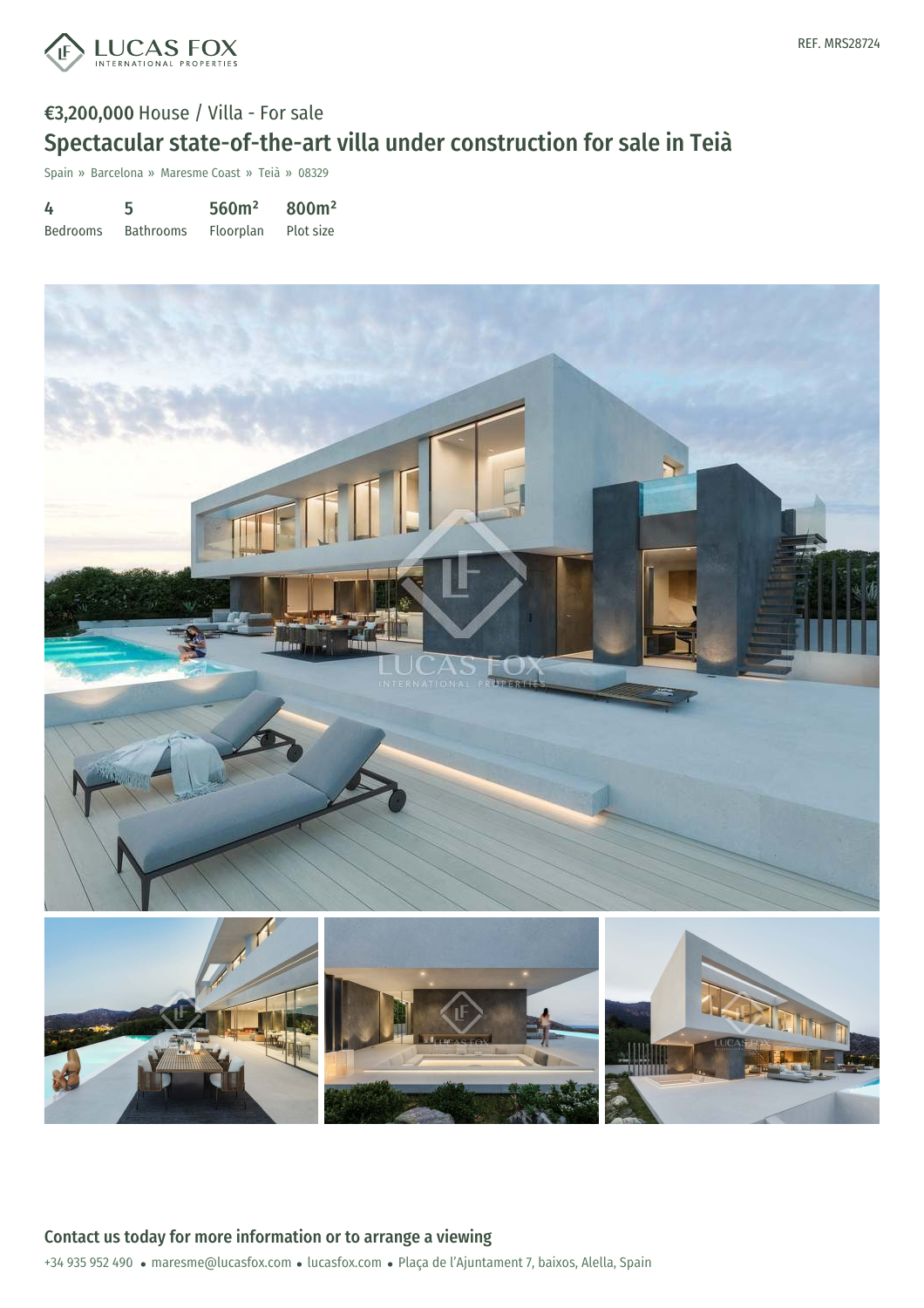

## €3,200,000 House / Villa - For sale Spectacular state-of-the-art villa under construction for sale in Teià

Spain » Barcelona » Maresme Coast » Teià » 08329

4 Bedrooms 5 Bathrooms 560m² Floorplan 800m² Plot size

### **OVERVIEW**

## A stunning, contemporary home with 4 bedrooms and panoramic sea views just 20 minutes from central Barcelona

This exceptional house currently under construction in Teià is destined to become one of the stand-out properties in the area. Located on a south-facing plot, its 560 sqm of constructed area fully maximises the inside-outside lifestyle the Maresme coast climate allows, and offers excellent views of the Mediterranean.

The villa is laid-out over 3 levels connected by a lift. The ground floor features a wonderful open-plan, kitchen-living-dining room with direct access to a wide terrace with an infinity swimming pool, exterior bathroom and sunken chill-out area, perfect for entertaining. This level also has an office with ensuite bathroom, an entrance hall and a floating staircase up to the first floor.

The upper level features a spacious master bedroom suite with dressing room, bathroom and a private terrace, a further double bedroom with ensuite bathroom, 2 more double bedrooms which share a bathroom, and another glass-fronted terrace with a jacuzzi, perfect for enjoying the fantastic views.

The basement level has a 6-car garage, a gym with windows to a light well, a glasswalled wine cellar, an ensuite service bedroom plus storage and machine rooms.

The house is fully automated with a top of the range domotic system, which controls the lighting, underfloor heating, air conditioning, sun protection, and security systems both inside and out. The landscaped garden is designed to integrate with the surroundings with native plants.

The property is ideal for someone looking for a home built to the most recent and highest standards in a [peaceful](mailto:maresme@lucasfox.com) area and just 20 [minute](https://www.lucasfox.com)s from the centre of Barcelona.

The construction is due to be completed in Spring 2022. Please contact Lucas Fox for more details.



#### [lucasfox.com/go/mrs28724](https://www.lucasfox.com/go/mrs28724)

Mountain views, Sea views, Garden, Swimming pool, Terrace, Jacuzzi, Private garage, Lift, Natural light, Parking, Underfloor heating, Air conditioning, Alarm, Built-in wardrobes, Domotic system, Double glazing, Equipped Kitchen, Exterior, Heating, Home cinema, Near international schools, New build, Pet-friendly, Security, Storage room, Transport nearby, Utility room, Views, Walk-in wardrobe, Wheelchair access